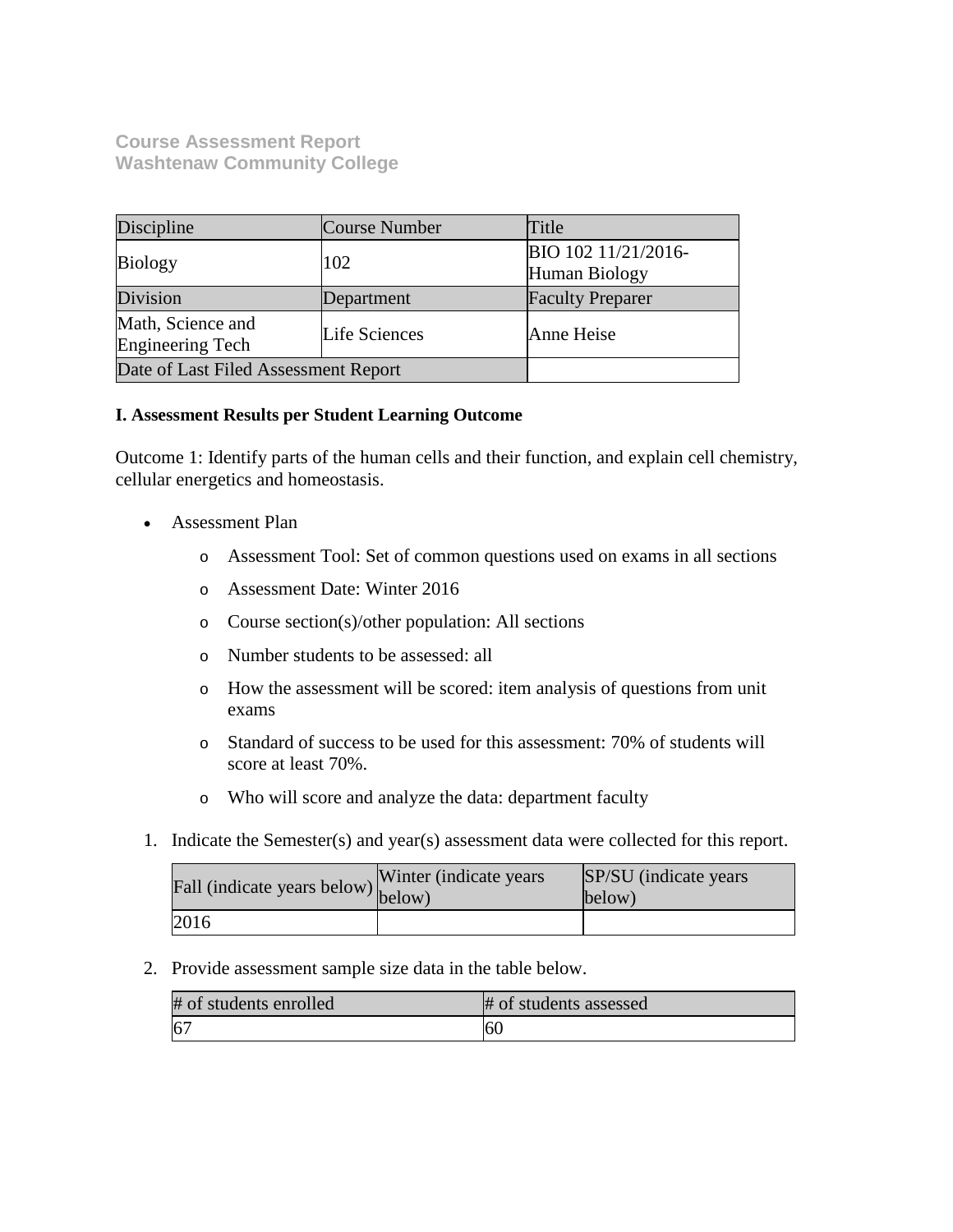3. If the number of students assessed differs from the number of students enrolled, please explain why all enrolled students were not assessed, e.g. absence, withdrawal, or did not complete activity.

Not all students may have been present on the day the outcome was assessed.

4. Describe how students from all populations (day students on campus, DL, MM, evening, extension center sites, etc.) were included in the assessment based on your selection criteria.

All sections are on the main campus. Day and evening sections were assessed.

5. Describe the process used to assess this outcome. Include a brief description of this tool and how it was scored.

Five multiple-choice questions were embedded on unit exams. Data were compiled by instructors and sent to Anne Heise for analysis.

6. Briefly describe assessment results based on data collected for this outcome and tool during the course assessment. Discuss the extent to which students achieved this learning outcome and indicate whether the standard of success was met for this outcome and tool.

Met Standard of Success: Yes

The standard of success was met for all questions in all 3 sections, with %-correct ranging from 70% to 94% for different questions and sections. Combined over all 3 sections, the % correct ranged from 72% to 87%.

7. Based on your interpretation of the assessment results, describe the areas of strength in student achievement of this learning outcome.

Chemistry and cell biology are always challenging to students and perhaps especially so in a class with no pre-requisites.

8. Based on your analysis of student performance, discuss the areas in which student achievement of this learning outcome could be improved. If student met standard of success, you may wish to identify your plans for continuous improvement.

I am satisfied with the performance of these students.

Outcome 2: Recognize the main parts of each of the 11 human organ-systems, the main function(s) of each part and the main disorders that affect each organ-system. Explain how these diseases change normal function, current means of diagnosis and treatment.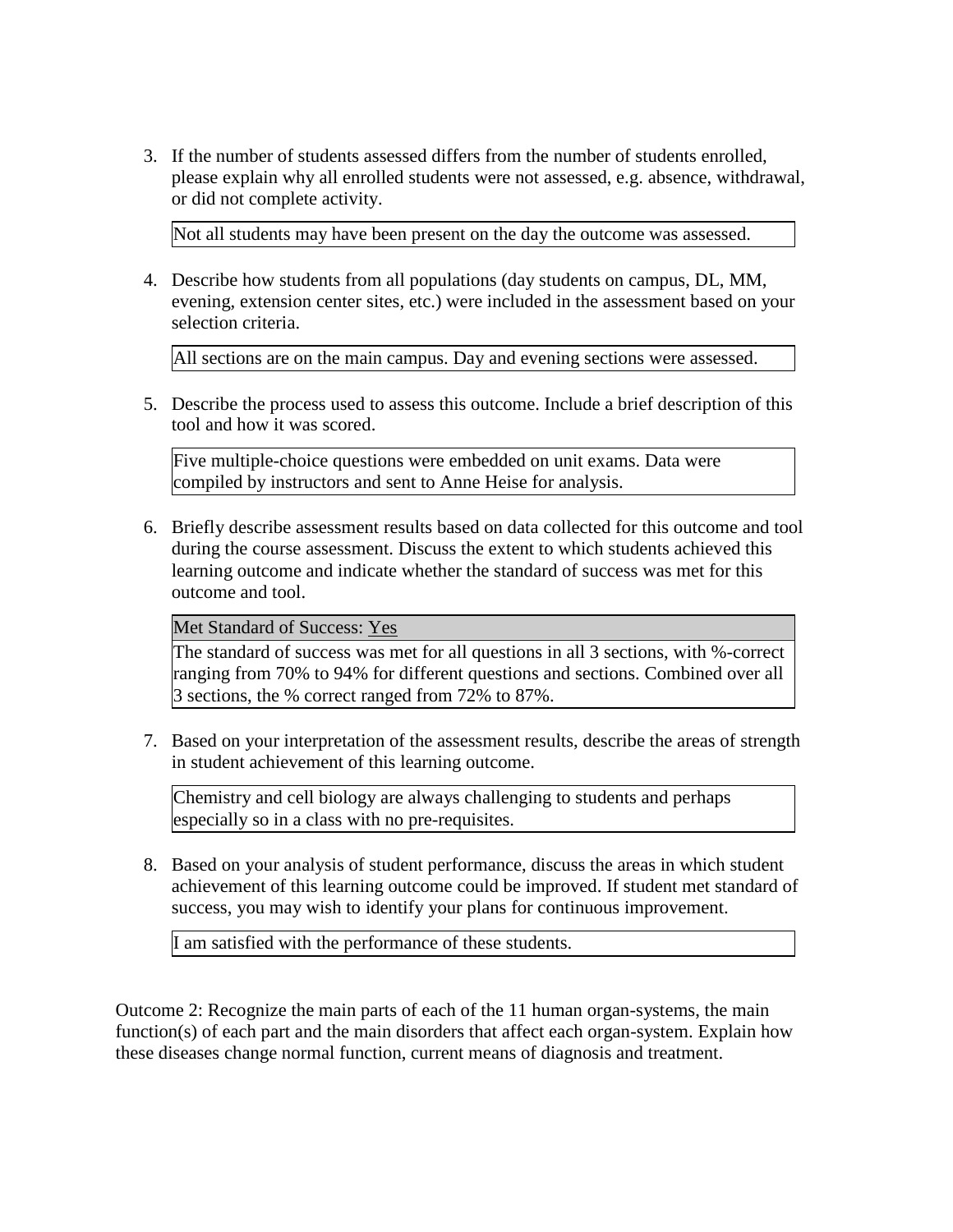- Assessment Plan
	- o Assessment Tool: Set of common questions used on exams in all sections
	- o Assessment Date: Winter 2016
	- o Course section(s)/other population: All sections
	- o Number students to be assessed: all
	- o How the assessment will be scored: item analysis of questions from unit exams
	- o Standard of success to be used for this assessment: 70% of students will score at least 70%.
	- o Who will score and analyze the data: department faculty
- 1. Indicate the Semester(s) and year(s) assessment data were collected for this report.

| Fall (indicate years below) below) | Winter (indicate years) | SP/SU (indicate years)<br>below) |
|------------------------------------|-------------------------|----------------------------------|
| 2016                               |                         |                                  |

2. Provide assessment sample size data in the table below.

| # of students enrolled | # of students assessed |
|------------------------|------------------------|
| 6 <sup>7</sup>         |                        |

3. If the number of students assessed differs from the number of students enrolled, please explain why all enrolled students were not assessed, e.g. absence, withdrawal, or did not complete activity.

Not all students were present during the assessment. Additionally with this outcome, Anne Heise did not receive data for all questions. Specifically, I am missing 5 out of 15 total section-question results.

4. Describe how students from all populations (day students on campus, DL, MM, evening, extension center sites, etc.) were included in the assessment based on your selection criteria.

All sections were assessed. The class meets only on the main campus.

5. Describe the process used to assess this outcome. Include a brief description of this tool and how it was scored.

Five questions for the outcome were embedded in unit exams. Instructors compiled results and sent them to Anne Heise for analysis.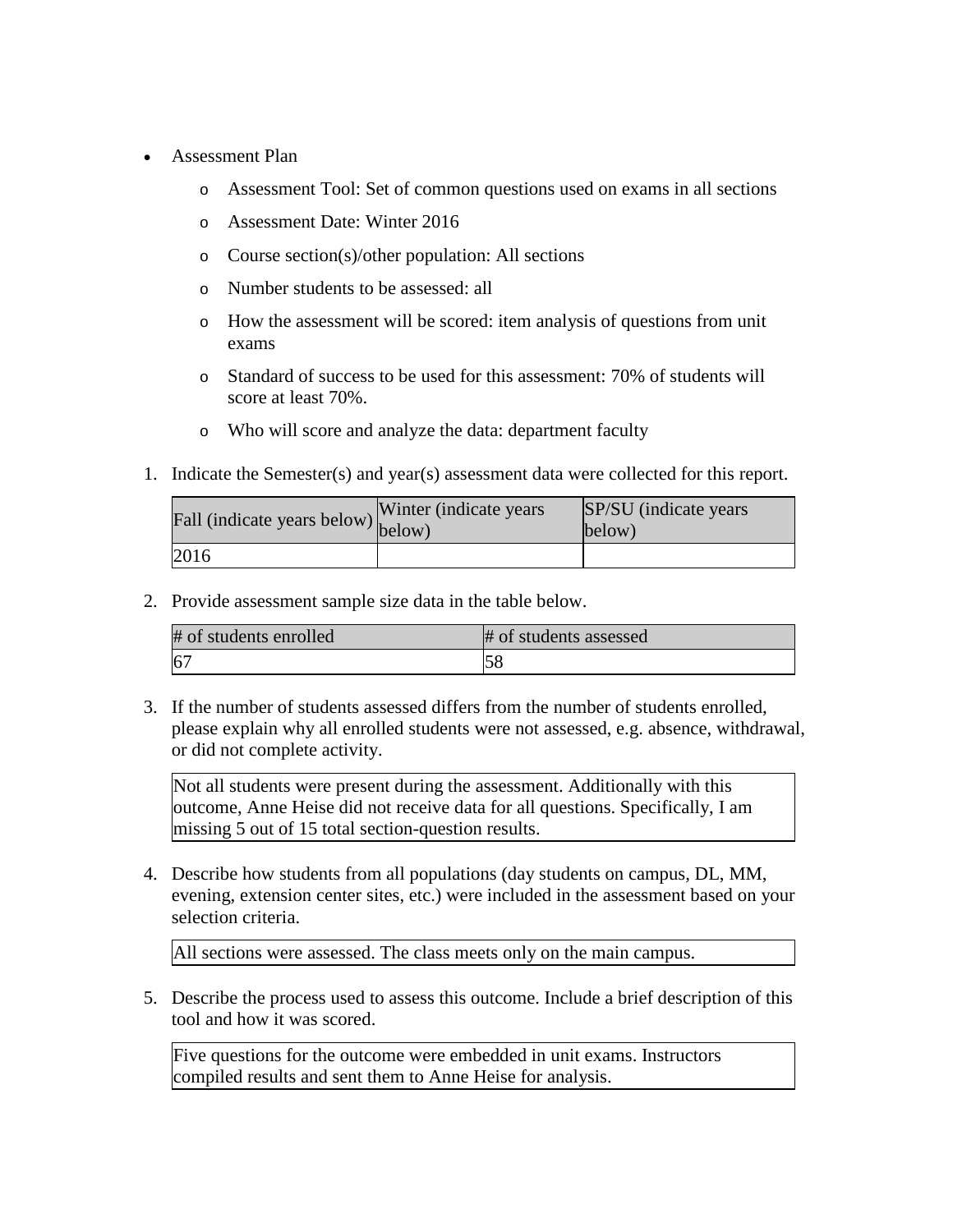6. Briefly describe assessment results based on data collected for this outcome and tool during the course assessment. Discuss the extent to which students achieved this learning outcome and indicate whether the standard of success was met for this outcome and tool.

Met Standard of Success: Yes

For the 10 section-question results that I have, the standard of success was met in 9 of them. In the 10th, only 65% of students got the question right. In the other 9 cells, % correct ranged from 75 to 100%.

7. Based on your interpretation of the assessment results, describe the areas of strength in student achievement of this learning outcome.

There were missing data for this outcome but for the results that I do have, performance was very good. I think organ-level knowledge is easier for students than chemistry or cell biology.

8. Based on your analysis of student performance, discuss the areas in which student achievement of this learning outcome could be improved. If student met standard of success, you may wish to identify your plans for continuous improvement.

I am satisfied with student performance.

Outcome 3: Recognize specific healthy lifestyle choices that can affect the normal functioning of the human body, and how these choices relate to the presence of specific diseases.

- Assessment Plan
	- o Assessment Tool: Set of common questions used on exams in all sections
	- o Assessment Date: Winter 2016
	- o Course section(s)/other population: All sections
	- o Number students to be assessed: all
	- o How the assessment will be scored: item analysis of questions from unit exams
	- o Standard of success to be used for this assessment: 70% of students will score at least 70%.
	- o Who will score and analyze the data: department faculty
- 1. Indicate the Semester(s) and year(s) assessment data were collected for this report.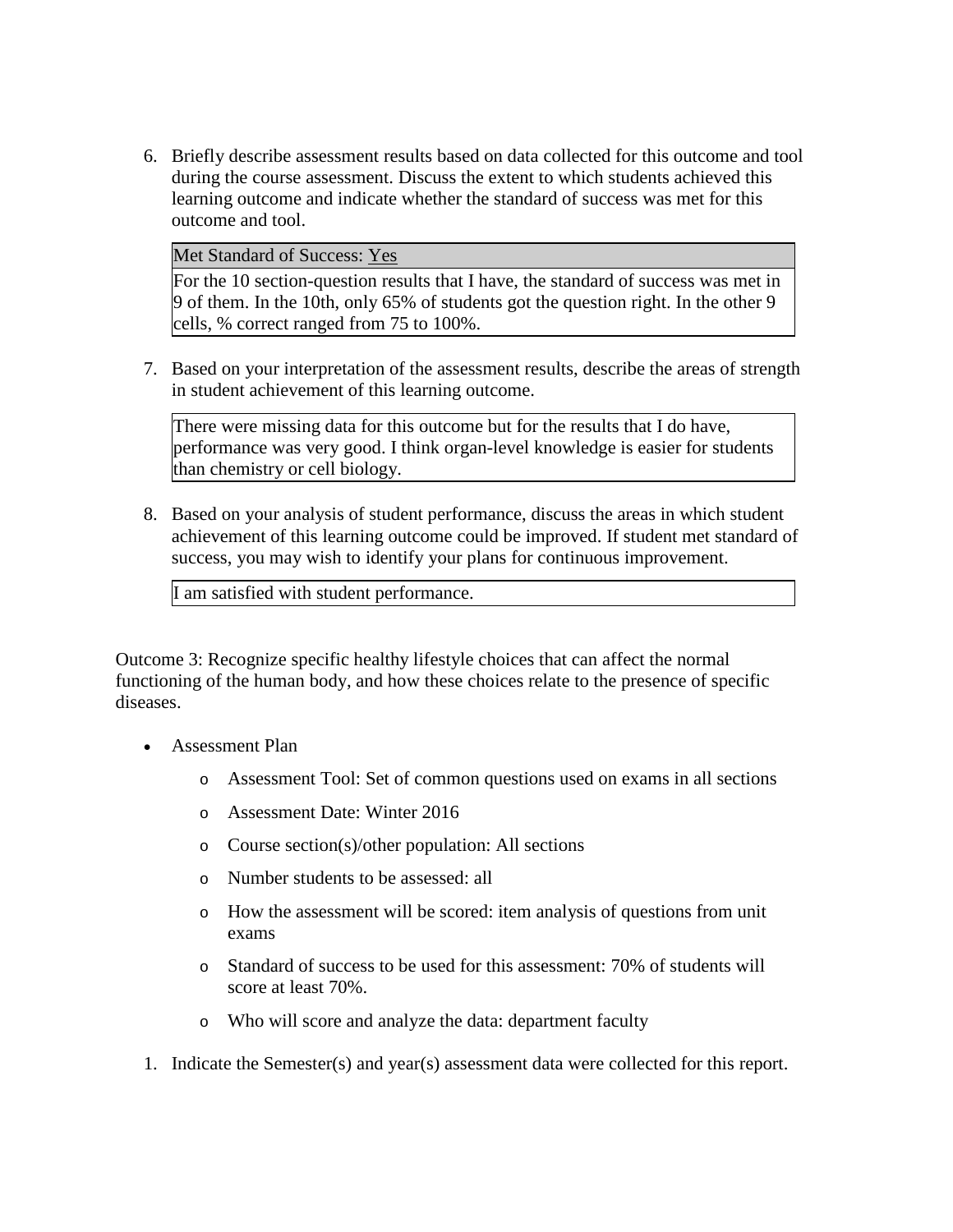| Fall (indicate years below) below) | Winter (indicate years) | SP/SU (indicate years)<br>below) |
|------------------------------------|-------------------------|----------------------------------|
| 2016                               |                         |                                  |

2. Provide assessment sample size data in the table below.

| # of students enrolled | # of students assessed |
|------------------------|------------------------|
| 6 <sup>7</sup>         |                        |

3. If the number of students assessed differs from the number of students enrolled, please explain why all enrolled students were not assessed, e.g. absence, withdrawal, or did not complete activity.

Lots of missing data for this outcome. It works out that for each of the 5 questions, there are just 2 sections reporting, although which 2 sections those are varies for different questions!

4. Describe how students from all populations (day students on campus, DL, MM, evening, extension center sites, etc.) were included in the assessment based on your selection criteria.

All students were assessed. The class is taught only on the main campus, in day and evening times.

5. Describe the process used to assess this outcome. Include a brief description of this tool and how it was scored.

Five questions were embedded in unit exams. Instructors compiled information and sent it to Anne Heise for analysis.

6. Briefly describe assessment results based on data collected for this outcome and tool during the course assessment. Discuss the extent to which students achieved this learning outcome and indicate whether the standard of success was met for this outcome and tool.

## Met Standard of Success: Yes

There were 10 question-section results and 5 question-section missing results. Of the 10 results, the standard of success was met in 8. The standard of success was not met in 2 cases, and as it turns out both of these cases were the same embedded question.

7. Based on your interpretation of the assessment results, describe the areas of strength in student achievement of this learning outcome.

There were missing data for this outcome. Students did well on 4 questions but were clearly stumped by the 5th question. It asked for which of the following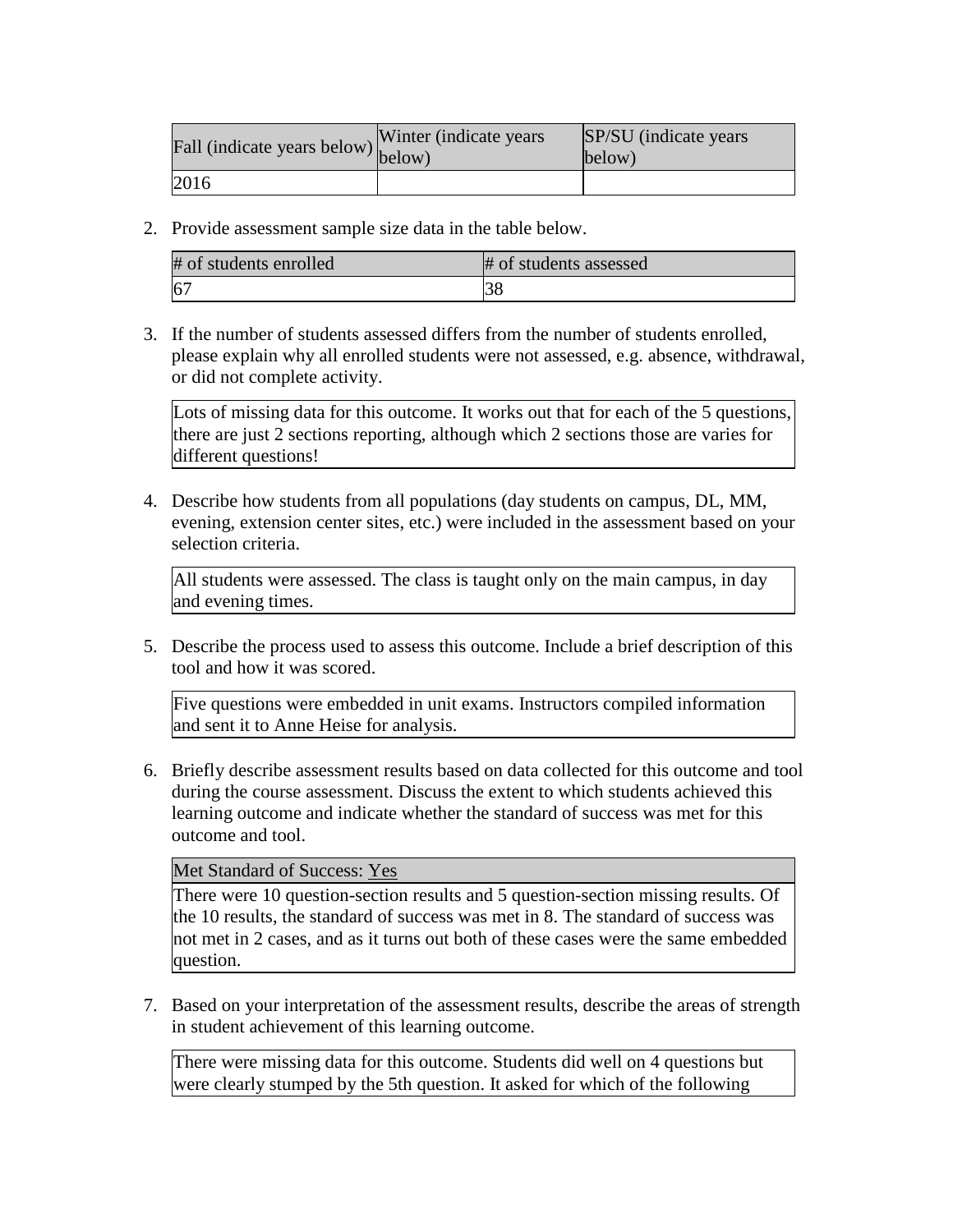conditions can regular exercise lower ones risk. The conditions were: some type of cancer, type 1 diabetes, Down syndrome, and sickle-cell anemia. This is a pretty hard question because people may have heard of the importance of exercise in the management of diabetes or in the prevention of type 2 diabetes. That would thus be a tempting answer. The correct answer is cancer.

8. Based on your analysis of student performance, discuss the areas in which student achievement of this learning outcome could be improved. If student met standard of success, you may wish to identify your plans for continuous improvement.

Either more emphasis on exercise, and/or more emphasis on diabetes, might improve performance on this outcome.

Outcome 4: Solve simple human genetic problems and apply to current research in human genetics as well as family history.

- Assessment Plan
	- o Assessment Tool: Set of common questions used on exams in all sections
	- o Assessment Date: Winter 2016
	- o Course section(s)/other population: All sections
	- o Number students to be assessed: all
	- o How the assessment will be scored: item analysis of questions from unit exams
	- o Standard of success to be used for this assessment: 70% of students will score at least 70%.
	- o Who will score and analyze the data: department faculty
- 1. Indicate the Semester(s) and year(s) assessment data were collected for this report.

| Fall (indicate years below) below) | Winter (indicate years) | SP/SU (indicate years)<br>below) |
|------------------------------------|-------------------------|----------------------------------|
| 2016                               |                         |                                  |

2. Provide assessment sample size data in the table below.

| # of students enrolled | # of students assessed |
|------------------------|------------------------|
| 6 <sup>7</sup>         | 58                     |

3. If the number of students assessed differs from the number of students enrolled, please explain why all enrolled students were not assessed, e.g. absence, withdrawal, or did not complete activity.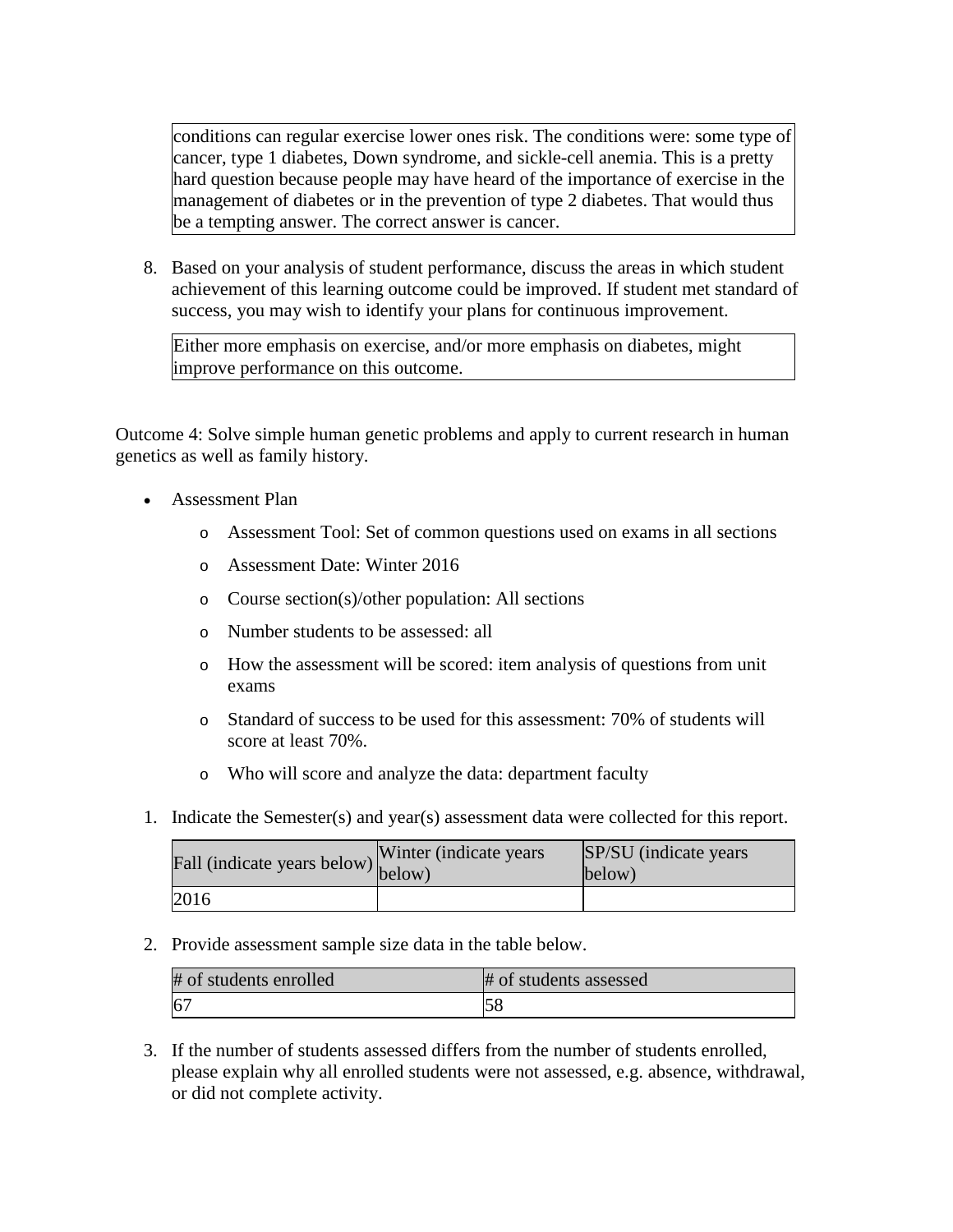Students may have been absent on the day of the assessment, or may have dropped the class by the time the assessment was administered.

4. Describe how students from all populations (day students on campus, DL, MM, evening, extension center sites, etc.) were included in the assessment based on your selection criteria.

All sections of Bio 102 are on the main campus and are taught face-to-face.

5. Describe the process used to assess this outcome. Include a brief description of this tool and how it was scored.

Five questions related to this outcome were embedded in unit exams. Instructors compiled results and sent them to Anne Heise for analysis.

6. Briefly describe assessment results based on data collected for this outcome and tool during the course assessment. Discuss the extent to which students achieved this learning outcome and indicate whether the standard of success was met for this outcome and tool.

Met Standard of Success: Yes

In 12 of 15, or 80% of, question-section results the standard of success was met with % correct ranging from 70 to 100%. In the 3 cases where the standard of success was not met, by chance the % correct in each case was 65%.

7. Based on your interpretation of the assessment results, describe the areas of strength in student achievement of this learning outcome.

Students did very well on this outcome. Two of the five questions used to assess this outcome were Punnett Square problems, which students often enjoy once they figure out how to do them.

8. Based on your analysis of student performance, discuss the areas in which student achievement of this learning outcome could be improved. If student met standard of success, you may wish to identify your plans for continuous improvement.

I am satisfied with student performance on this outcome.

Outcome 5: Apply the principles of classical evolution to the modern molecular understanding of human evolution.

- Assessment Plan
	- o Assessment Tool: Set of common questions used on exams in all sections
	- o Assessment Date: Winter 2016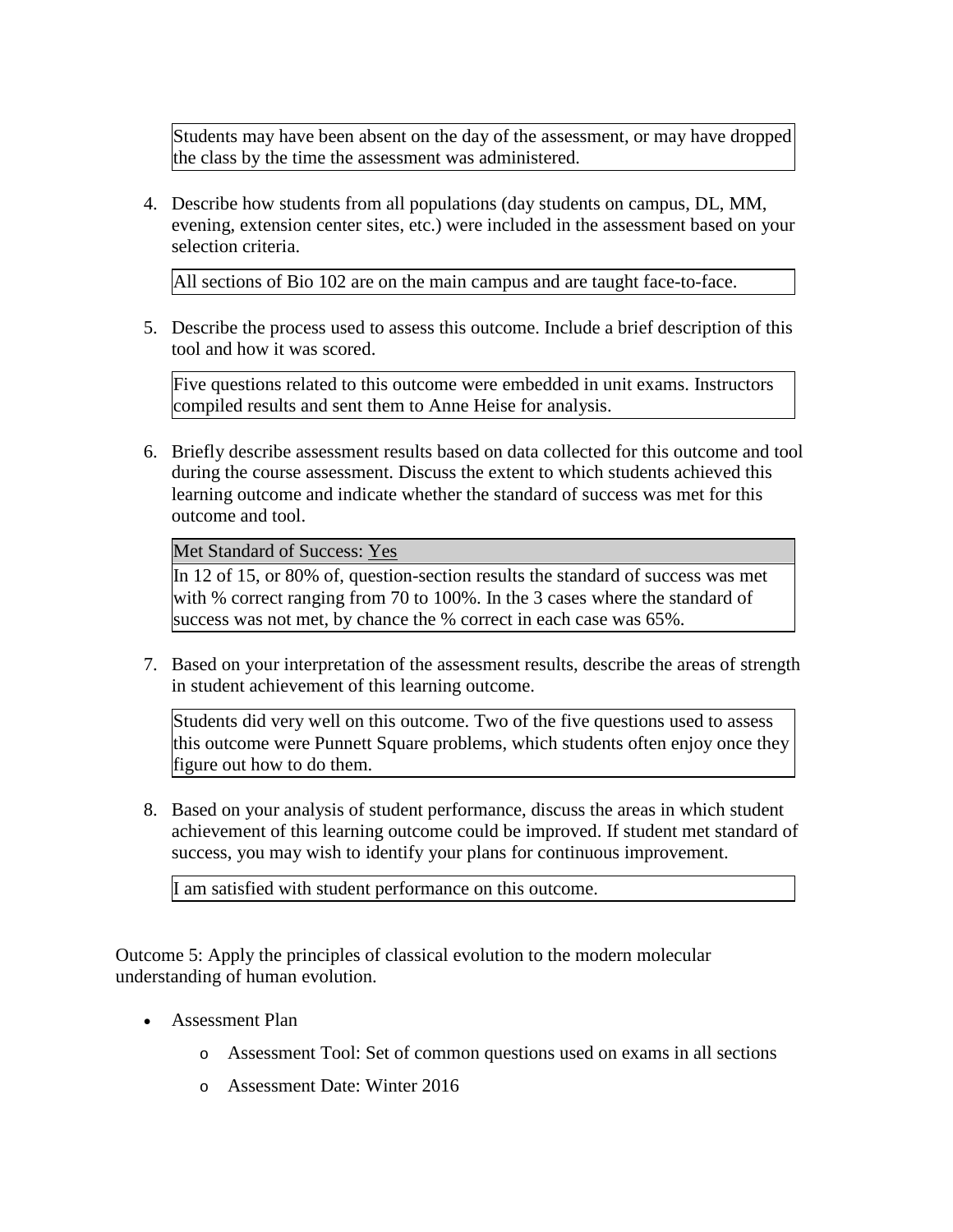- o Course section(s)/other population: All sections
- o Number students to be assessed: all
- o How the assessment will be scored: item analysis of questions from unit exams
- o Standard of success to be used for this assessment: 70% of students will score at least 70%.
- o Who will score and analyze the data: department faculty
- 1. Indicate the Semester(s) and year(s) assessment data were collected for this report.

| Fall (indicate years below) below) | Winter (indicate years) | SP/SU (indicate years)<br>below) |
|------------------------------------|-------------------------|----------------------------------|
| 2016                               |                         |                                  |

2. Provide assessment sample size data in the table below.

| # of students enrolled | # of students assessed |
|------------------------|------------------------|
| 6 <sup>7</sup>         | IJΟ                    |

3. If the number of students assessed differs from the number of students enrolled, please explain why all enrolled students were not assessed, e.g. absence, withdrawal, or did not complete activity.

All students in all sections were assessed. Students may have dropped or been absent on testing days.

4. Describe how students from all populations (day students on campus, DL, MM, evening, extension center sites, etc.) were included in the assessment based on your selection criteria.

All sections are on main campus. Sections include day and evening.

5. Describe the process used to assess this outcome. Include a brief description of this tool and how it was scored.

Five standardized questions were used to assess this outcome. The questions were embedded in instructors' unit exams. Instructors sent Anne Heise item analyses for all questions.

6. Briefly describe assessment results based on data collected for this outcome and tool during the course assessment. Discuss the extent to which students achieved this learning outcome and indicate whether the standard of success was met for this outcome and tool.

Met Standard of Success: Yes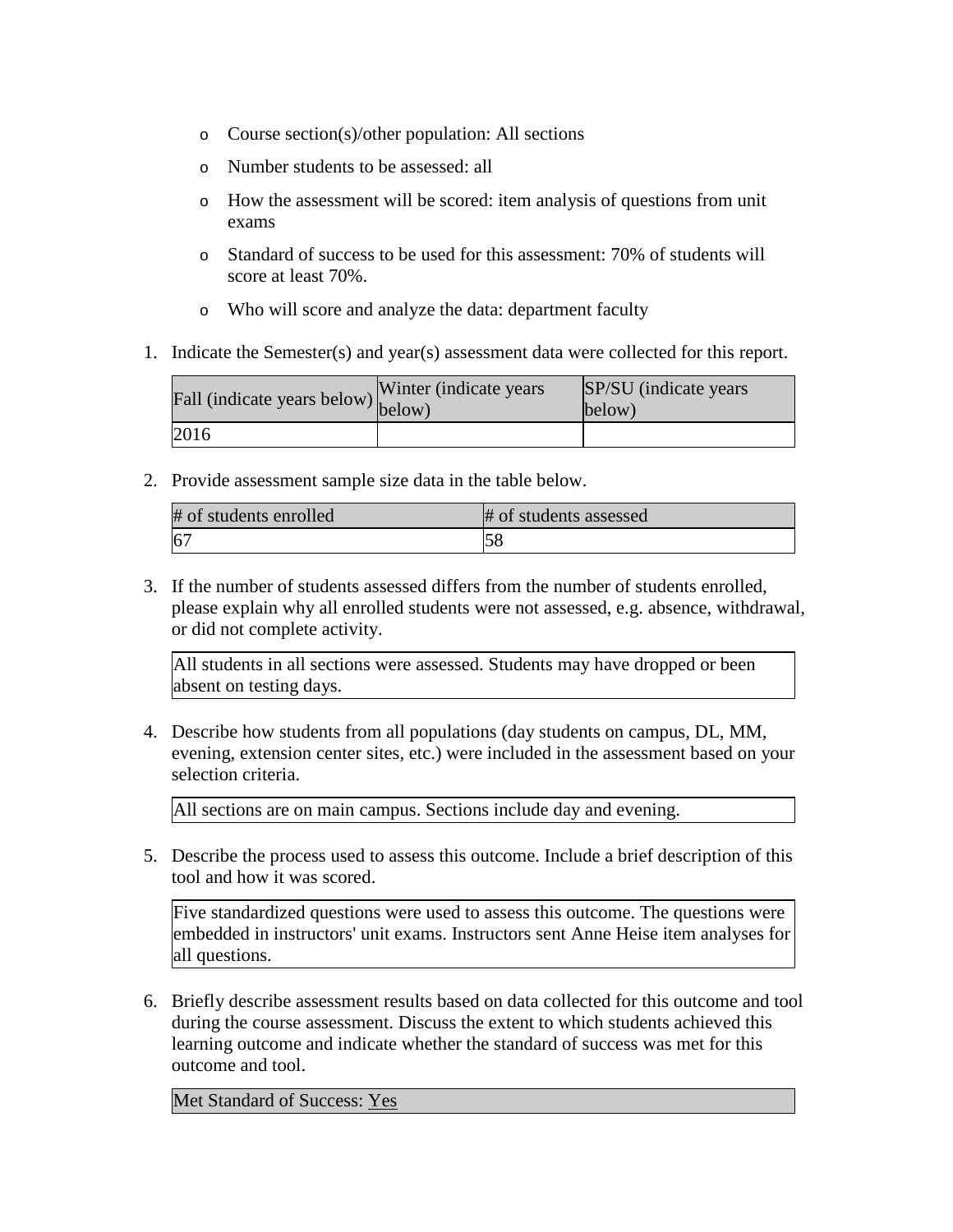The standard of success was met overall, with overall success on the five questions ranging from 71 to 93%. For students in 1 section, only 47% of the students answered correctly on f 2 of the questions. If you consider the 3 sections and 5 questions per section, there are 15 section-question results. For this outcome, 6/15, or 40% of these results were below 70%.

7. Based on your interpretation of the assessment results, describe the areas of strength in student achievement of this learning outcome.

Overall performance on this outcome was very good.

8. Based on your analysis of student performance, discuss the areas in which student achievement of this learning outcome could be improved. If student met standard of success, you may wish to identify your plans for continuous improvement.

More attention could be paid to the geographic origin of humans.

Outcome 6: Analyze current advances in human reproductive technology with respect to human health and human evolution.

- Assessment Plan
	- o Assessment Tool: Set of common questions used on exams in all sections
	- o Assessment Date: Fall 2013
	- o Course section(s)/other population: All sections
	- o Number students to be assessed: Random sample of 10 students from each section
	- o How the assessment will be scored: item analysis of questions from unit exams
	- o Standard of success to be used for this assessment: 75% of answers correct for each outcome.
	- o Who will score and analyze the data: department faculty
- 1. Indicate the Semester(s) and year(s) assessment data were collected for this report.

| Fall (indicate years below) below) | Winter (indicate years | SP/SU (indicate years)<br>below) |
|------------------------------------|------------------------|----------------------------------|
| 2016                               |                        |                                  |

2. Provide assessment sample size data in the table below.

| # of students enrolled | # of students assessed |
|------------------------|------------------------|
|------------------------|------------------------|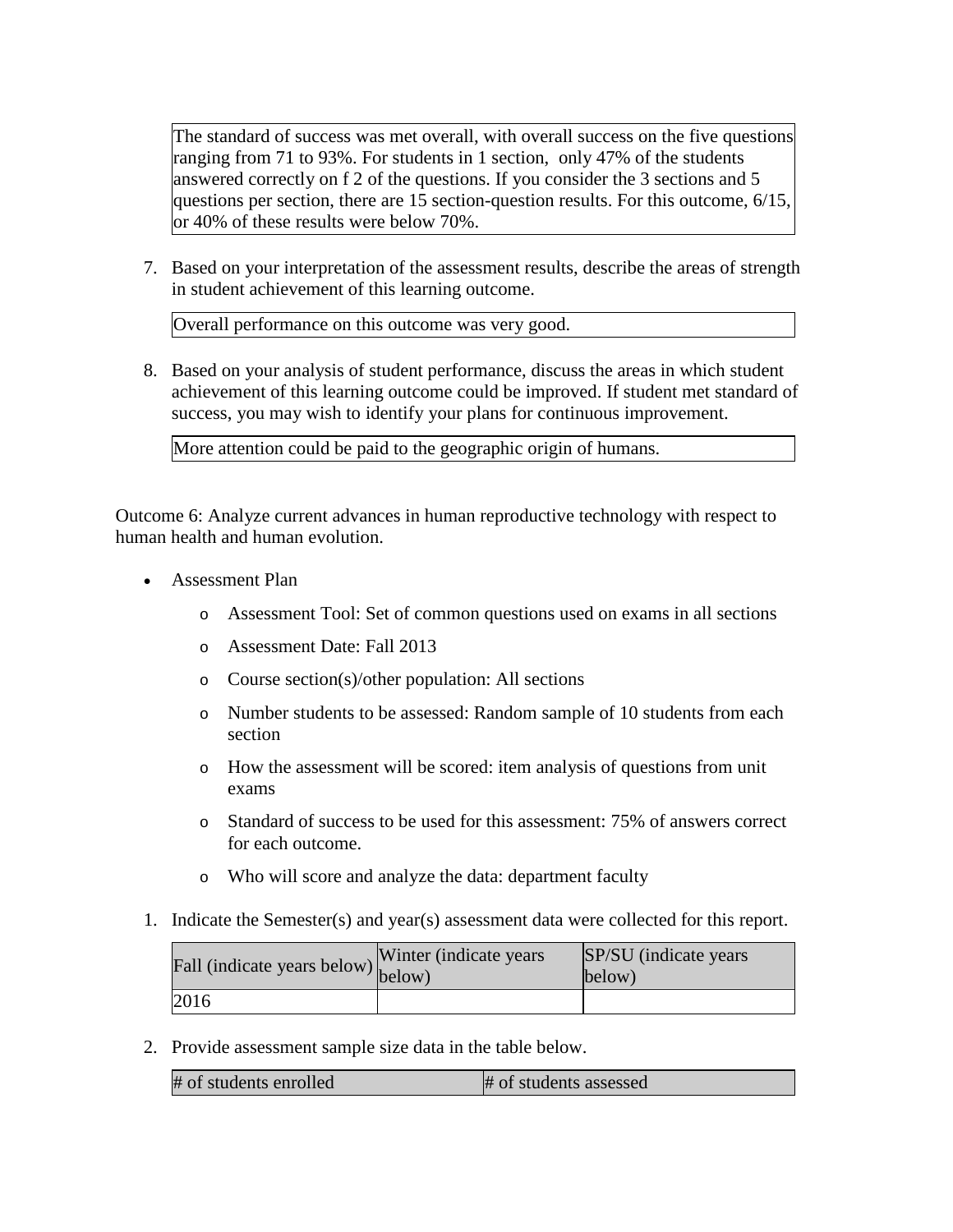|--|--|

3. If the number of students assessed differs from the number of students enrolled, please explain why all enrolled students were not assessed, e.g. absence, withdrawal, or did not complete activity.

Students may have dropped or been absent on test day.

4. Describe how students from all populations (day students on campus, DL, MM, evening, extension center sites, etc.) were included in the assessment based on your selection criteria.

All sections of Bio 102 are on the main campus and include day and p.m. sections.

5. Describe the process used to assess this outcome. Include a brief description of this tool and how it was scored.

Five standardized questions were used to assess this outcome. The questions were embedded in instructors' unit exams. Instructors sent Anne Heise item analyses for all questions.

6. Briefly describe assessment results based on data collected for this outcome and tool during the course assessment. Discuss the extent to which students achieved this learning outcome and indicate whether the standard of success was met for this outcome and tool.

# Met Standard of Success: Yes

The standard of success was met for 4 of the 5 questions used to assess the outcome, with percent correct ranging from 86 to 100%. For the 5th question only 55% of students overall answered the question correctly. In two of the three Bio 102 sections the standard of success was not met for this question, with 24% answering correctly in 1 section, and 63% answering correctly in the other. (In the third section, 75% answered correctly.) With 5 questions and 3 instructors, there are 15 measurements of success. The standard was met in 13/15, or 87% of the measurements.

7. Based on your interpretation of the assessment results, describe the areas of strength in student achievement of this learning outcome.

Overall performance on this outcome was excellent. In one section, the standard of success was not met for one question. The questions used to assess this outcome focused on pre-natal testing and genetic counseling. I'm pleased that students have a good grasp of this very important information.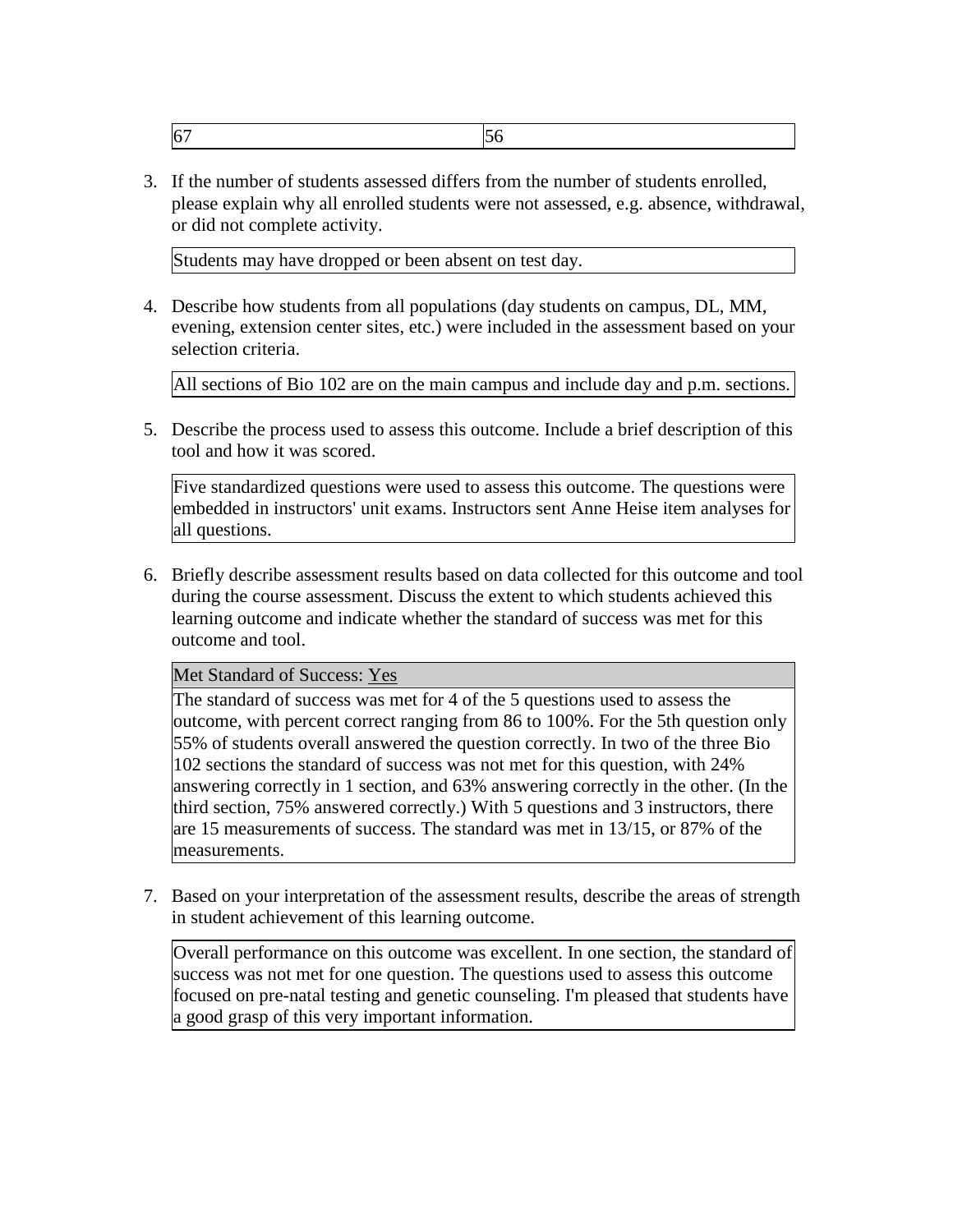8. Based on your analysis of student performance, discuss the areas in which student achievement of this learning outcome could be improved. If student met standard of success, you may wish to identify your plans for continuous improvement.

More attention might be paid to In-Vitro Fertilization as the question related to IVF had lower success than other questions.

Outcome 7: Recognize proper use of laboratory equipment such as the microscope. Recognize laboratory practices such as dissection, measurement, careful observation and analysis of experiments and the use of the scientific method.

- Assessment Plan
	- o Assessment Tool: Lab worksheets which include short answer, matching, diagram labeling and multiple choice questions
	- o Assessment Date: Winter 2016
	- o Course section(s)/other population: All
	- o Number students to be assessed: All
	- o How the assessment will be scored: item analysis
	- o Standard of success to be used for this assessment: 70% of students will score at least 70%.
	- o Who will score and analyze the data: department faculty
- 1. Indicate the Semester(s) and year(s) assessment data were collected for this report.

| rall (indicate years below) below) | Winter (indicate years) | SP/SU (indicate years)<br>below) |
|------------------------------------|-------------------------|----------------------------------|
| 2016                               |                         |                                  |

2. Provide assessment sample size data in the table below.

| # of students enrolled | # of students assessed |  |
|------------------------|------------------------|--|
| 6 <sup>7</sup>         | 40                     |  |

3. If the number of students assessed differs from the number of students enrolled, please explain why all enrolled students were not assessed, e.g. absence, withdrawal, or did not complete activity.

I received no data from one of the 3 instructors.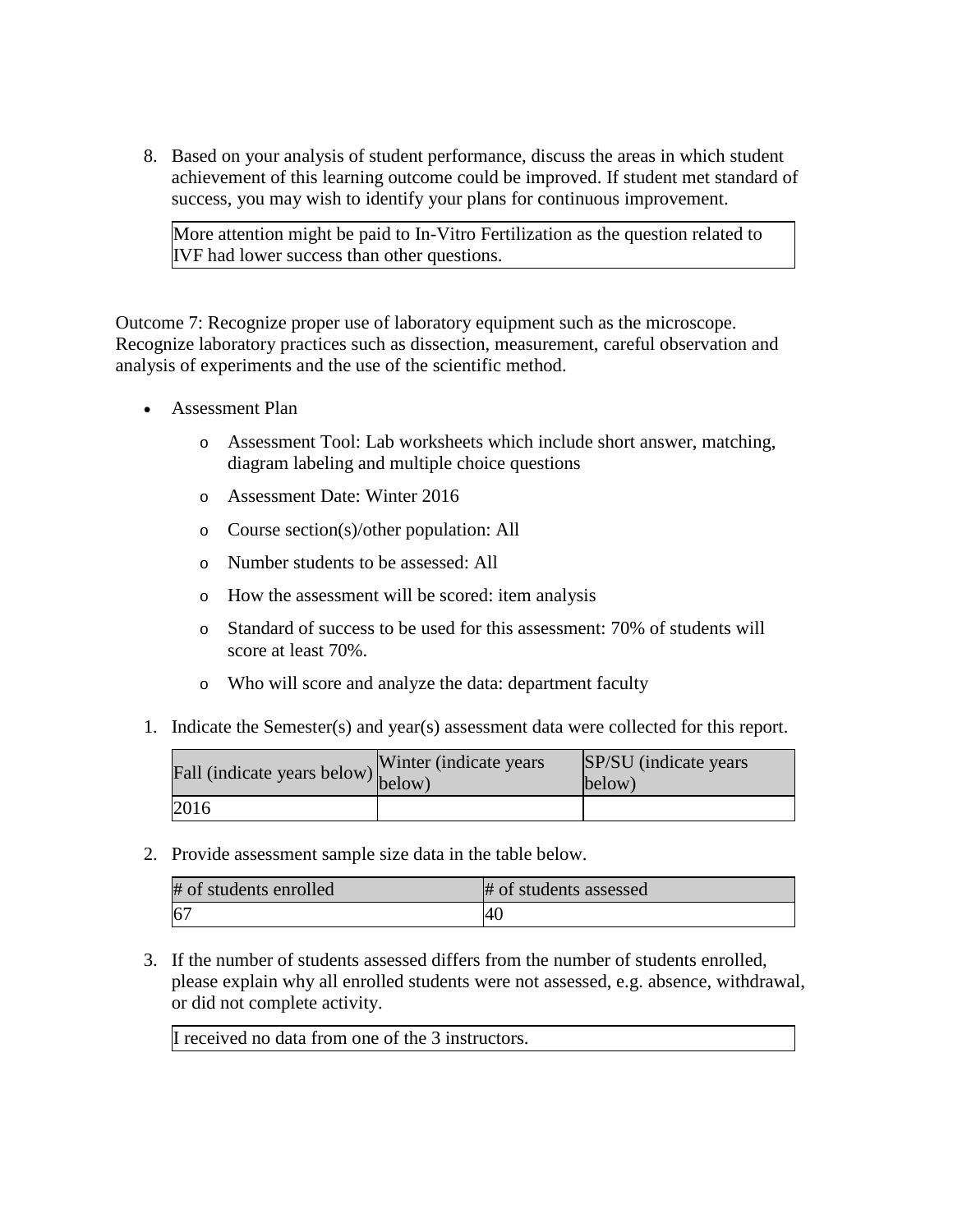4. Describe how students from all populations (day students on campus, DL, MM, evening, extension center sites, etc.) were included in the assessment based on your selection criteria.

Bio 102 is taught face-to-face only, and only on the main campus. All sections were included in the assessment population.

5. Describe the process used to assess this outcome. Include a brief description of this tool and how it was scored.

Five questions were embedded in a multiple-choice lab quiz. Instructors compiled results and sent them to Anne Heise for analysis.

6. Briefly describe assessment results based on data collected for this outcome and tool during the course assessment. Discuss the extent to which students achieved this learning outcome and indicate whether the standard of success was met for this outcome and tool.

## Met Standard of Success: Yes

Out of 10 question-section results, the standard of success was met in 9, or 90%. In the 10th only 45% of students answered the question correctly.

7. Based on your interpretation of the assessment results, describe the areas of strength in student achievement of this learning outcome.

Overall there was good performance on this outcome; however I did not receive any data from 1 section of Bio 102. The one question that was challenging was about whether the size of a specimen observed in a microscope will change if the magnification changes. This is kind of a trick question that will definitely stump some students unless it has been explicitly discussed in lab.

8. Based on your analysis of student performance, discuss the areas in which student achievement of this learning outcome could be improved. If student met standard of success, you may wish to identify your plans for continuous improvement.

It can never hurt to emphasize microscope use and what is actually happening when you change the magnification you are observing with.

# **II. Course Summary and Action Plans Based on Assessment Results**

1. Describe your overall impression of how this course is meeting the needs of students. Did the assessment process bring to light anything about student achievement of learning outcomes that surprised you?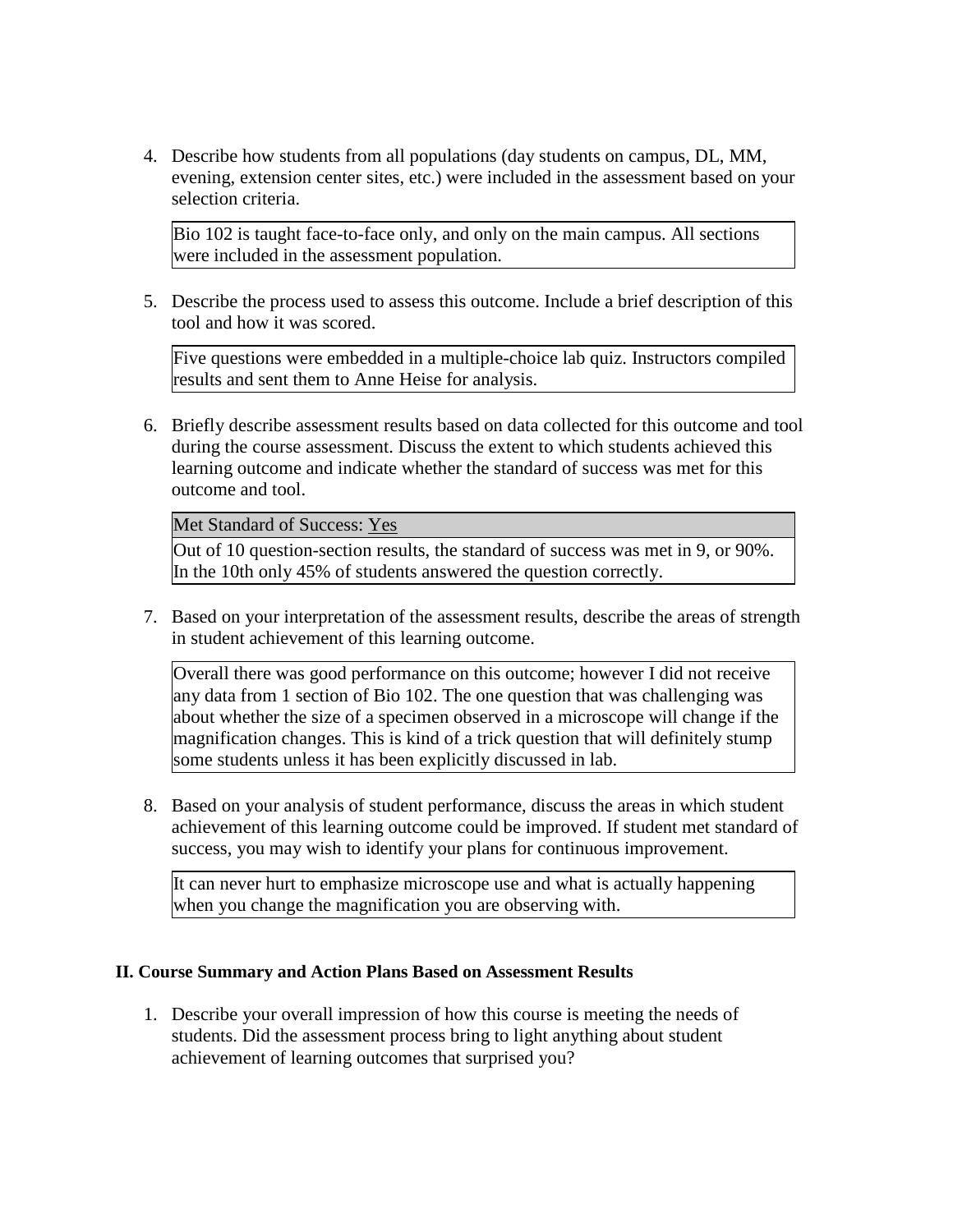Overall it appears to me that the course is meeting the stated objectives of the class. I do plan to take a closer look at the master syllabus to see whether there is a way to update some of the reproductive technology info and perhaps add some information about gender identity.

2. Describe when and how this information, including the action plan, was or will be shared with Departmental Faculty.

I will share the results by email with the part-time faculty who teach the class, and I will share the results with full-time faculty at a department meeting.

| <b>Intended Change</b> | Description of the<br>change                                                                                                                                                                                                                                                                                                                        | Rationale                                                                                                                                                                                                                                                                                                                                                                                                                                                                     | Implementation<br>Date |
|------------------------|-----------------------------------------------------------------------------------------------------------------------------------------------------------------------------------------------------------------------------------------------------------------------------------------------------------------------------------------------------|-------------------------------------------------------------------------------------------------------------------------------------------------------------------------------------------------------------------------------------------------------------------------------------------------------------------------------------------------------------------------------------------------------------------------------------------------------------------------------|------------------------|
| Objectives             | I would like to<br>update info on<br>reproductive<br>technology, look<br>carefully at the<br>amount of time<br>spent on human<br>evolution, and see<br>whether we can add promoting health<br>info on gender<br>identity.<br>Additionally I plan<br>to consider how the<br>course addresses<br>lifestyle choices in<br>human health and<br>disease. | The class is a non-<br>majors class<br>intended to interest<br>students in biology<br>generally and<br>human biology in<br>particular. The<br>course should look<br>for opportunities to<br>explore health and<br>disease and ones<br>choices in<br>and preventing<br>disease. The course<br>should also be an<br>up-to-date look at<br>current topics in<br>human health such<br>as advances in<br>genetic counseling<br>and manipulation,<br>and current<br>perspectives on | 2017                   |
|                        |                                                                                                                                                                                                                                                                                                                                                     | gender identity.                                                                                                                                                                                                                                                                                                                                                                                                                                                              |                        |

# Intended Change(s)

3.

4. Is there anything that you would like to mention that was not already captured?

Three part-time instructors did all the data collection. They also helped choose the questions that were used for the assessment. They are: Wanda Gunderson, Anne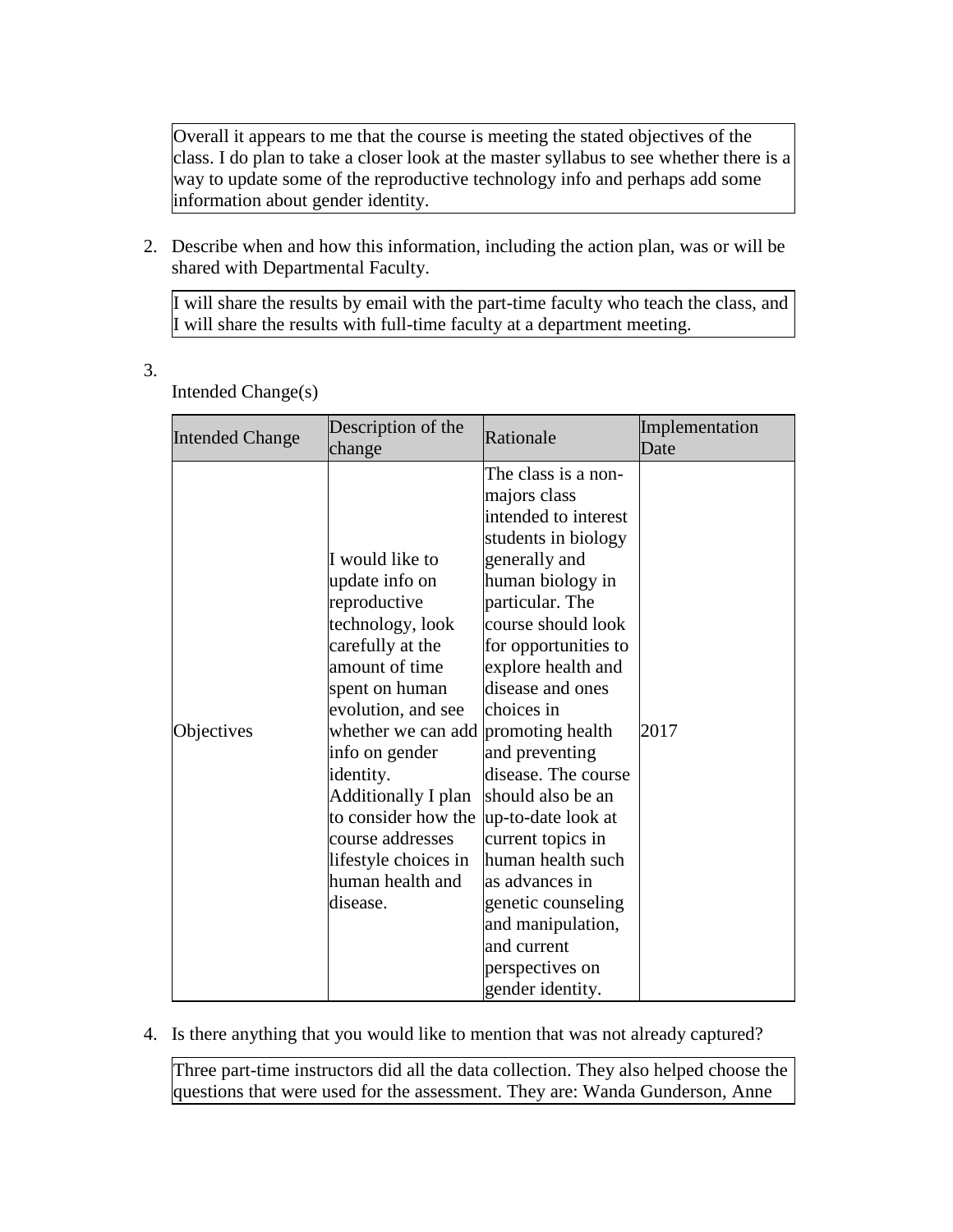Kozal, and Mark Foret. Anne Heise crunched the numbers and filed the assessment report but the work could not have been done if Wanda, Anne K, and Mark had not worked with me.

# **III. Attached Files**

| Data analysis                                                  |                                    |  |
|----------------------------------------------------------------|------------------------------------|--|
| <b>Assessment questions</b>                                    |                                    |  |
| <b>Faculty/Preparer:</b>                                       | Anne Heise <b>Date:</b> 01/04/2017 |  |
| <b>Department Chair:</b>                                       | Anne Heise Date: $01/04/2017$      |  |
| Dean:                                                          | Kristin Good Date: 01/06/2017      |  |
| <b>Assessment Committee Chair: Ruth Walsh Date: 01/31/2017</b> |                                    |  |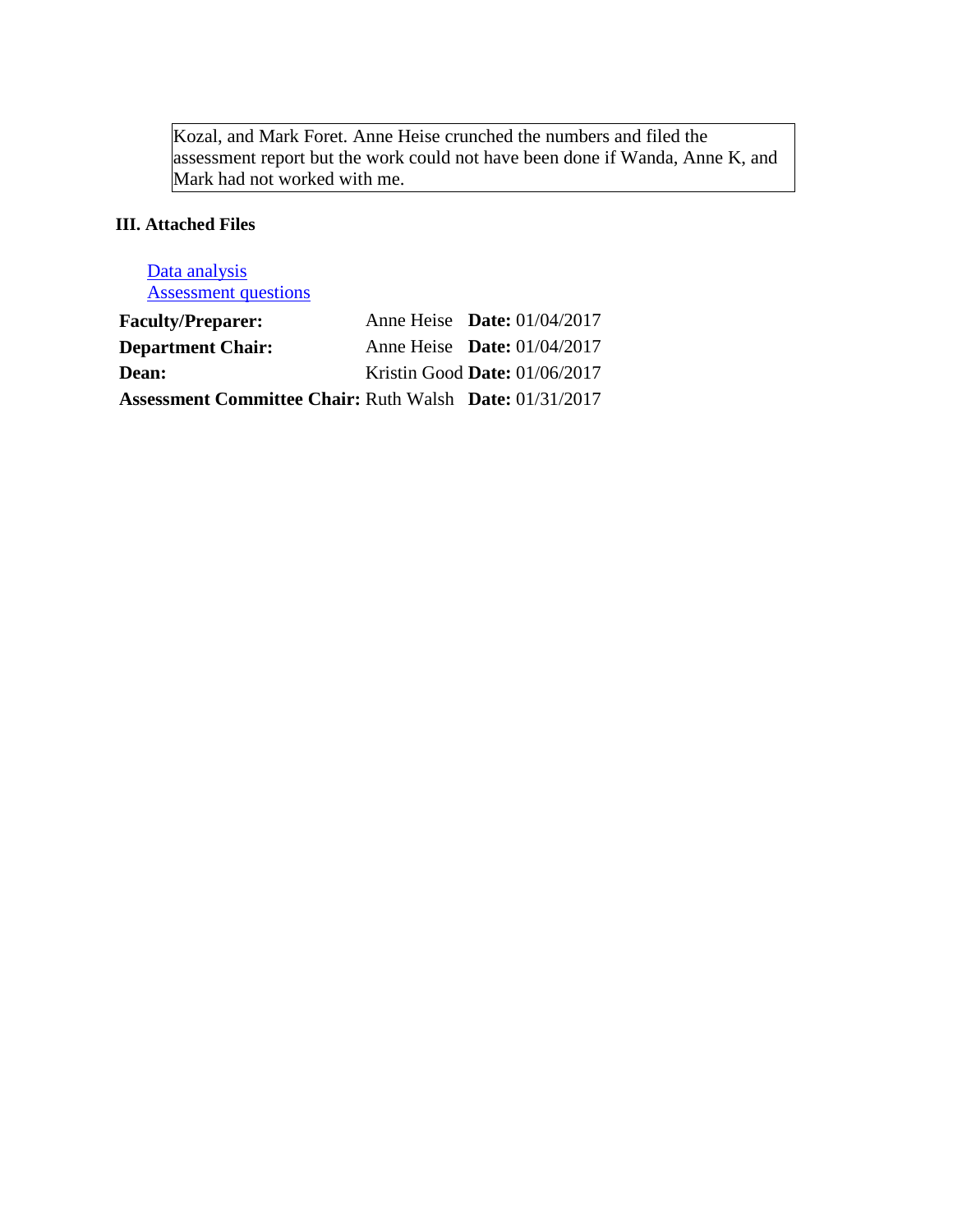#### **I. Background Information**

- 1. Course assessed:
	- Course Discipline Code and Number: BIO 102 Course Title: Human Biology Division/Department Codes: LlFD/BIO
- 2. Semester assessment was conducted (check one):
	- $\boxtimes$  Fall 20  $\,$  10  $\,$
	- $\Box$  Winter 20
	- $\Box$  Spring/Summer 20
- 3. Assessment tool(s) used: check all that apply.
	- $\Box$  Portfolio
	- $\boxtimes$  Standardized test
	- $\Box$  Other external certification/licensure exam (specify):
	- $\Box$  Survey
	- $\overline{\Box}$  Prompt
	- $\Box$  Departmental exam
	- $\Box$  Capstone experience (specify):
	- $\Box$  Other (specify):
- 4. Have these tools been used before?
	- $\Box$  Yes  $\overline{\boxtimes}$  No

If yes, have the tools been altered since its last administration? If so, briet1y describe changes made.

5. Indicate the number of students assessed and the total number of students enrolled in the course.

All students from sections 05 and 06 were assessed. The number assessed on 4 unit exams varied from 33 to 39. Total enrolled in Bio 102 during Fall 2010 was 141 in 6 sections. Thus between 23 and 28% of the students were assessed.

6. If all students were not assessed, describe how students were selected for the assessment. *(Include your sampling method and rationale.)* 

We intended to take a sample from each section but the logistics were too much for me. There were 6 sections, all taught by part-time instructors with no lead instructor coordinating the crew. Some instructors used paper tests while others used Blackboard tests. I was too distracted to learn how to do an item analysis for the Bb tests, so I did not attempt to retrieve those data at the end of the term. I never received data from 2 of the sections.

#### **II. Results**

I. Briet1y describe the changes that were implemented in the course as a result of the previous assessment.

None that I know of, really. The course has been taught by a revolving cast of part-time instructors and there has not been a full-time or long-term faculty person to monitor the course.

- 2. List each outcome that was assessed for this report exactly as it is stated on the course master syllabus. *(You can copy and paste these from CurricUNET's WR report.)* 
	- 1. *Identify the parts and their function in human cells, and explain cell chemistry, cellular energetics and homeostasis.*

219/17 / 09900 12/5/11 2/ 1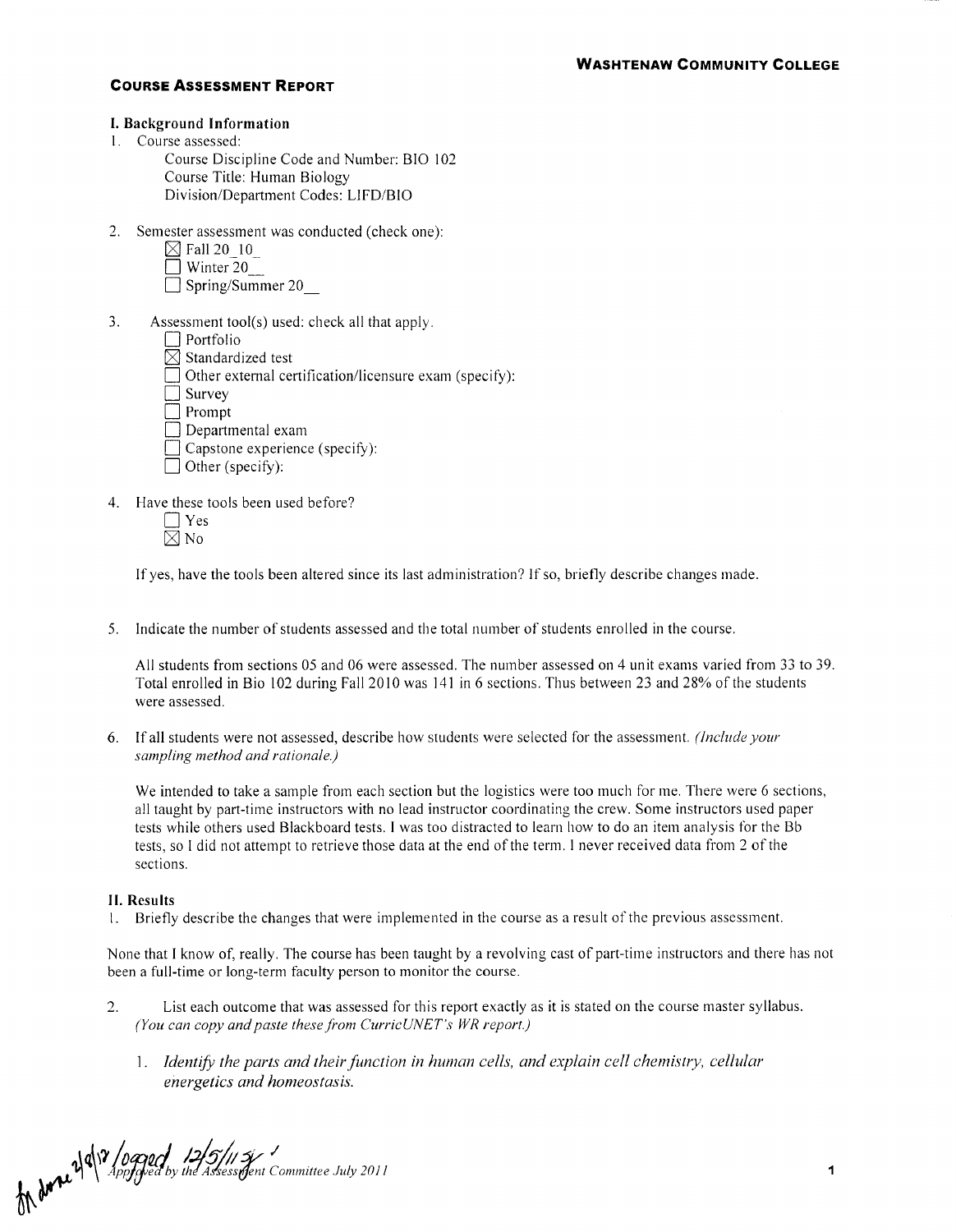- 2. Identify the main parts of each of the 11 human organ-systems, the main function(s) of each part and the main disorders that affect each organ-system. Explain how these diseases change normal *function, current means of diagnosis and treatment.*
- 3. *Recognize specific healthy lifestyle choices that can affect the normalfimctioning of the human*  body, and how these choices relate to the presence of specific diseases.
- 4. *Solve simple human genetic problems and apply this skill to understand current research in human genetics as well as family history.*
- 5. *Apply the principles of classical evolution to the modern molecular understanding of human evolution.*
- 6. *Analyze current advances in human reproductive technology with respect to human health and human evolution.*
- 7. *Recognize proper use of laboratory equipment such as the microscope. Recognize laboratory practices such as dissection, measurement, care fill observation and analysis of experiments and the use of the scientific method. NOTE: This is an outcome for Bio 102 but was not assessed I do not know why.*
- 3. For each outcome that was assessed, indicate the standard of success exactly as it is stated on the course master syllabus. *(You can copy and paste these from CurricUNET's WR report.)*

Standard of success to be used for this assessment: 75% of answers correct for each outcome. (This is the standard of success for all outcomes.)

4. Briefly describe assessment results based on data collected during the course assessment. Indicate the extent to which students are achieving each of the learning outcomes listed above and state whether the standard of success was met for each outcome. *In a separate document, include a summary of the data collected and any rubrics or scoring guides used for the assessment.* 

| Learning outcome                          | $\#$ questions<br>used to assess | Average % answered<br>correctly | Standard of<br>success met? |
|-------------------------------------------|----------------------------------|---------------------------------|-----------------------------|
|                                           |                                  |                                 |                             |
| "parts and their function in human cells" |                                  | 78%                             | Yes                         |
| "human organ systems"                     |                                  | 89%                             | Yes                         |
| "healthy lifestyle choices"               |                                  | 83%                             | Yes                         |
| "solve genetics problems"                 |                                  | 82%                             | Yes                         |
| "human evolution"                         |                                  | 80%                             | Yes                         |
| "reproductive technology"                 |                                  | 77%                             | Yes                         |

5. Describe the areas of strength and weakness in students' achievement ofthe learning outcomes shown in the assessment results. *(This should be an interpretation of the assessment results described above and a thought/ill analysis of student performance.)* 

Strengths: The students demonstrated broad knowledge over all of the assessed outcomes for Bio 102.

Weaknesses: The weakest performance was on a question concerning the part of the neuron that is affected in multiple sclerosis. Only 36% of students knew the right answer. The next weakest performance was on a question about In Vitro Fertilization: only 42% of students answered this question correctly.

## III. Changes influenced by assessment results

I. If weaknesses were found (see above) or students did not meet expectations, describe the action that will be taken to address these weaknesses. *(!/students met all expectations, describe your plan for continuous improvement.)*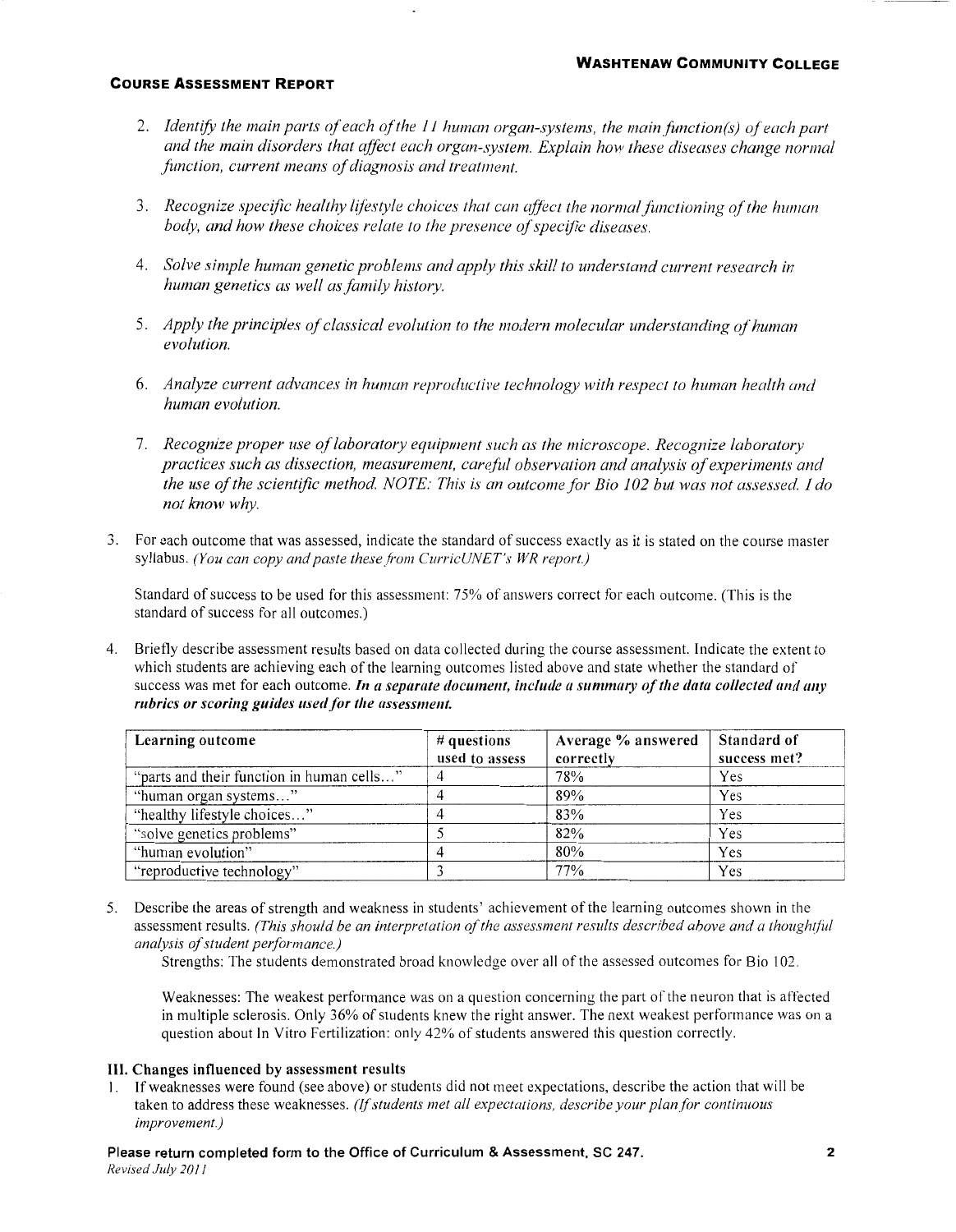I will communicate these findings with our part-time instructors with success rates for each question used in the assessment. I expect they will spend a little more time in lecture and in lab on the questions with the lowest percent answered correctly. I do think the questions themselves are well worded and do not need to be re-written for greater clarity.

- 2. Identify intended changes that will be instituted based on results of this assessment activity (check all that apply). Please describe changes and give rationale for change.
	- a.  $\Box$  Outcomes/Assessments on the Master Syllabus Change/rationale:
	- b. <sup>Objectives/Evaluation</sup> on the Master Syllabus Change/rationale:
	- c.  $\Box$  Course pre-requisites on the Master Syllabus Change/rationale:
	- d.  $\Box$  1<sup>st</sup> Day Handouts Change/rationale:
	- e.  $\Box$  Course assignments Change/rationale:
	- f.  $\Box$  Course materials (check all that apply)
		- $\Box$  Textbook 0 Handouts  $\Box$  Other:
	- $g.$  Instructional methods Change/rationale:
	- h.  $X\Box$  Individual lessons & activities Change/rationale:
	- Spend more time on reproductive technology in lecture and in lab. Rationale: most students did not know what In-vitro fertilization is. IVF is not a cutting-edge technology – it is a core procedure to help certain couples conceive a child.
	- Spend more time in lecture and lab on the anatomy and pathology of the nervous system. Rationale: well under half of students could answer a question about the part of a neuron that is affected in multiple sclerosis.
	- Spend a little less time (maybe) covering the basics of some common human diseases such as diabetes and Down syndrome. Rationale: 100% of students answered questions on these topics correctly. I suspect that is because they either already knew the material, or they knew enough that they could master the basics very easily. Thus, an instructor could either use the time to cover these topics at greater depth or to cover topics students did not do well on such as IVF or nervous system pathologies.
- 3. What is the timeline for implementing these actions? Changes can begin in Winter 2012.

#### **IV. Future plans**

I. Describe the extent to which the assessment tools used were effective in measuring student achievement of learning outcomes for this course.

It's hard to say. Performance was generally quite high, and that could be because the questions were too easy. However, it could be because the students are learning just what we expect them to. I have not taught this class myself so I don't have any intuition as to whether the tool is measuring what we hope it measures.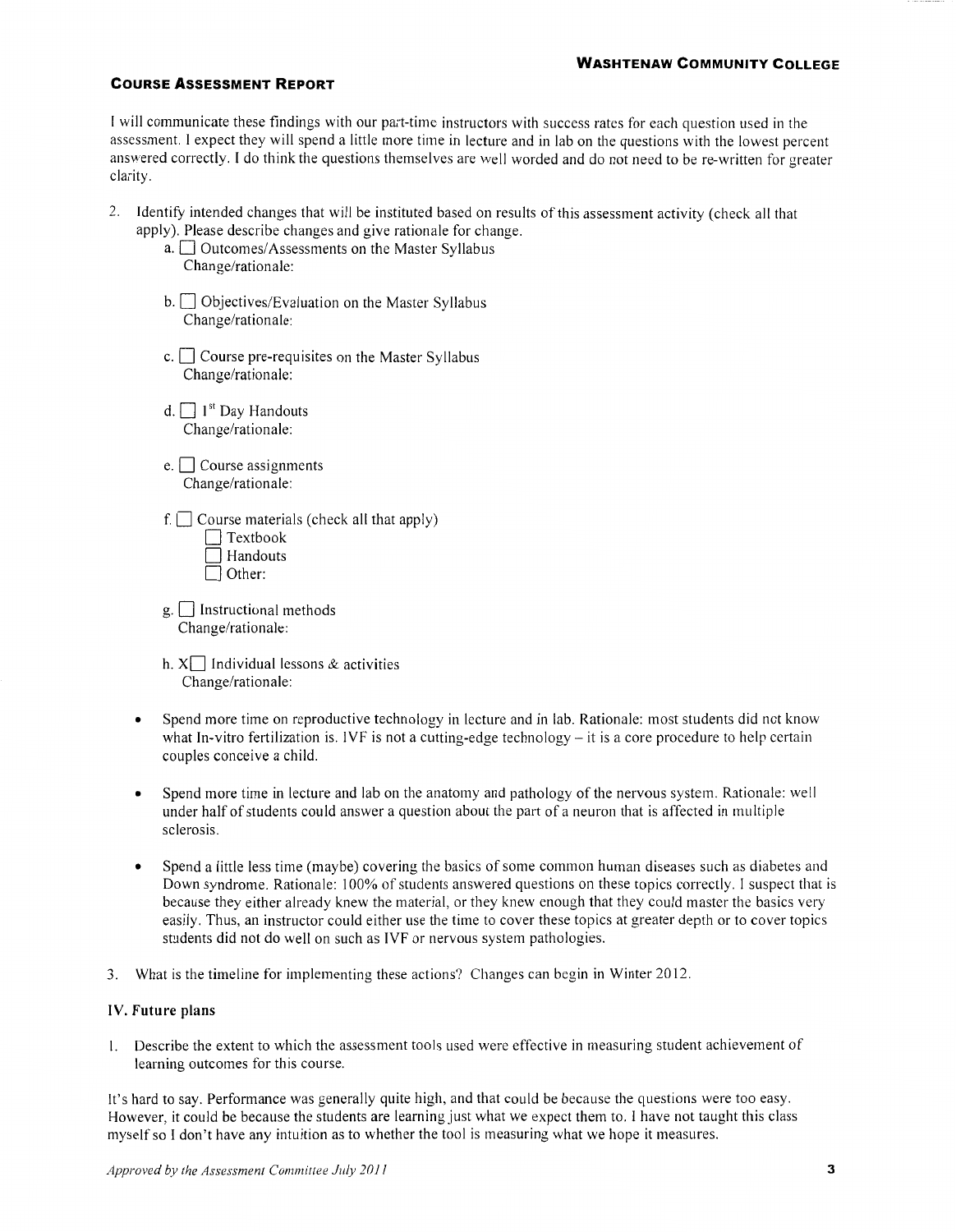- 2. If the assessment tools were not effective, describe the changes that will be made for future assessments.
- 3. Which outcomes from the master syllabus have been addressed in this report? All Selected X<br>If "All", provide the report date for the next full review:

If "Selected", provide the report date for remaining outcomes: \_\_Summer 2012\_.

### Submitted by:

 $\bullet$ 

| Print: | nne                                                                                      | Signature       | Date: |
|--------|------------------------------------------------------------------------------------------|-----------------|-------|
| Print: | Faculty/Preparer<br>Marvin                                                               | -l-<br>Signatur | Date: |
| Print: | Department Chair<br>$\Lambda\Lambda\Lambda r$<br>HeC<br>owa.<br>ັທ<br>Dean/Administrator | Signat          |       |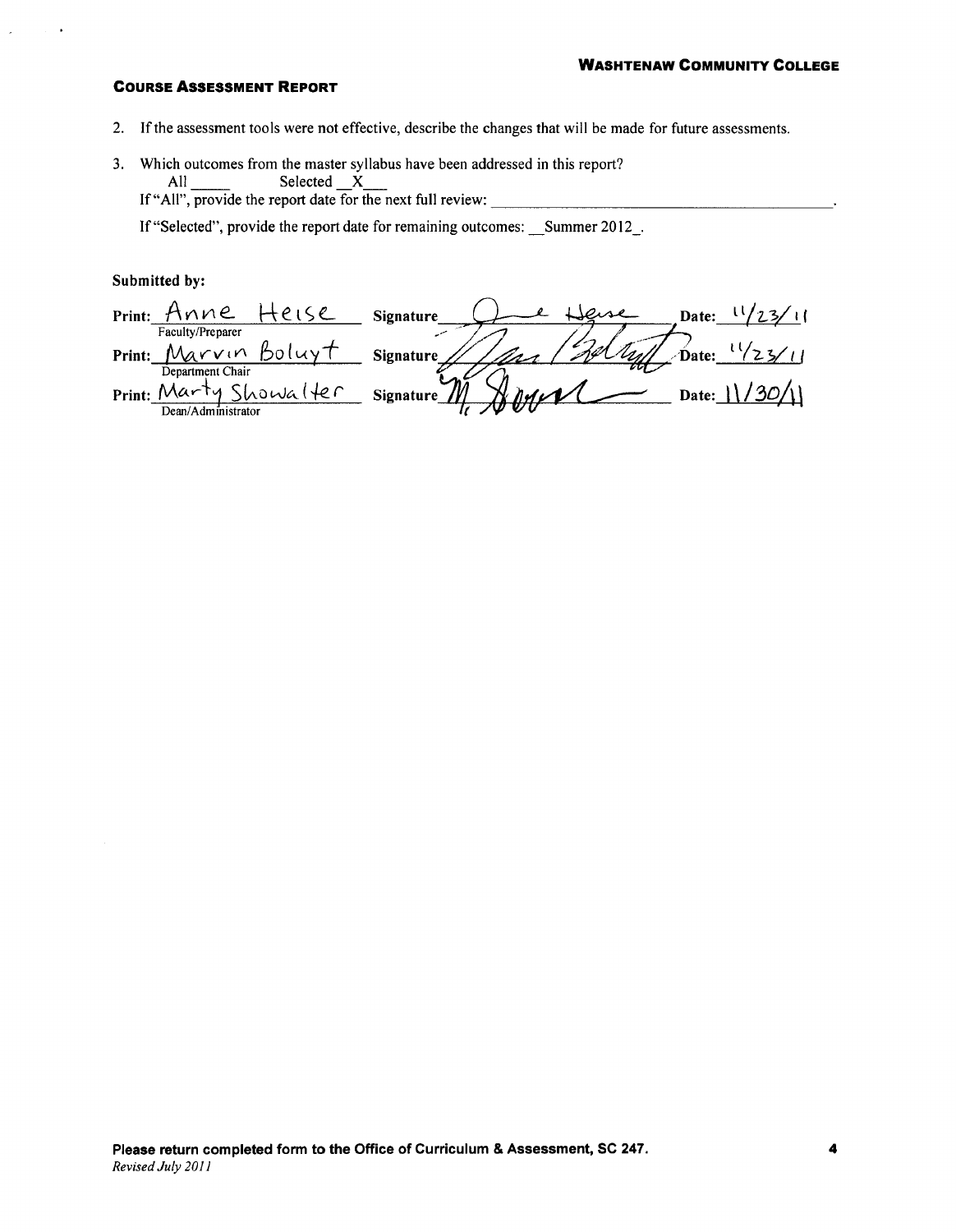## **WASHTENAW COMMUNITY COLLEGE**

## **COURSE ASSESSMENT REPORT**

#### **I. Background Information**

- 1. Course assessed:
	- Course Discipline Code and Number: Bio. 102 Course Title: Human Human Biology Division/Department Codes: MNBS/LIF
- 2. Semester assessment was conducted (check one):
	- $X \square$  Fall 2006
	- $\Box$  Winter 20
	- $\Box$  Spring/Summer 20
- 3. Assessment  $\text{tool}(s)$  used: check all that apply.
	- $\Box$  Portfolio
	- $\Box$  Standardized test
	- Other external certification/licensure exam (specify):

 $\Box$  Survey

 $\Box$  Prompt

 $\Box$  Departmental exam

 $\Box$  Capstone experience (specify):

- $X \Box$  Other (specify): Unit exams and Lab performance
- 4. Have these tools been used before?
	- $x \Box$  Yes  $\square$  No

If yes, have the tools been altered since its last administration? If so, briefly describe changes made. Unit exams modified every semester

- 5. Indicate the number of students assessed/total number of students enrolled in the course. 48 originally enrolled; as semester progressed, fewer students took unit exams since some has dropped the course. Since the questions on a given outcome often came from different exams, an average of the number of students answering the 5 questions for each outcome was taken.
- 6. Describe how students were selected for the assessment. All taking the exam were assessed.

#### **II. Results**

- 1. Briefly describe the changes that were implemented in the course as a result of the previous assessment. Changes each semester based on exams and student feedback
- 2. State each outcome (verbatim) from the master syllabus for the course that was assessed. All were assessed.  $(S_{\ell \ell} \alpha \text{ H0} \text{ A} \epsilon \text{d})$
- 3. Briefly describe assessment results based on data collected during the course assessment, demonstrating the extent to which students are achieving each of the learning outcomes listed above. Please attach a summary of the data collected.

Please see attached data summary. The results show that all outcomes were met at the 70% or above level.

- 4. For each outcome assessed, indicate the standard of success used, and the percentage of students who achieved that level of success. Please attach the rubric/scoring guide used for the assessment. Please see the attached data summary.
- 5. Describe the areas of strength and weakness in students' achievement of the learning outcomes shown in assessment results.

Please return completed form to the Office of Curriculum & Assessment, SC 247. Approved by the Assessment Committee 10/10/06

1 of  $3$  $1/DPZ = 1807$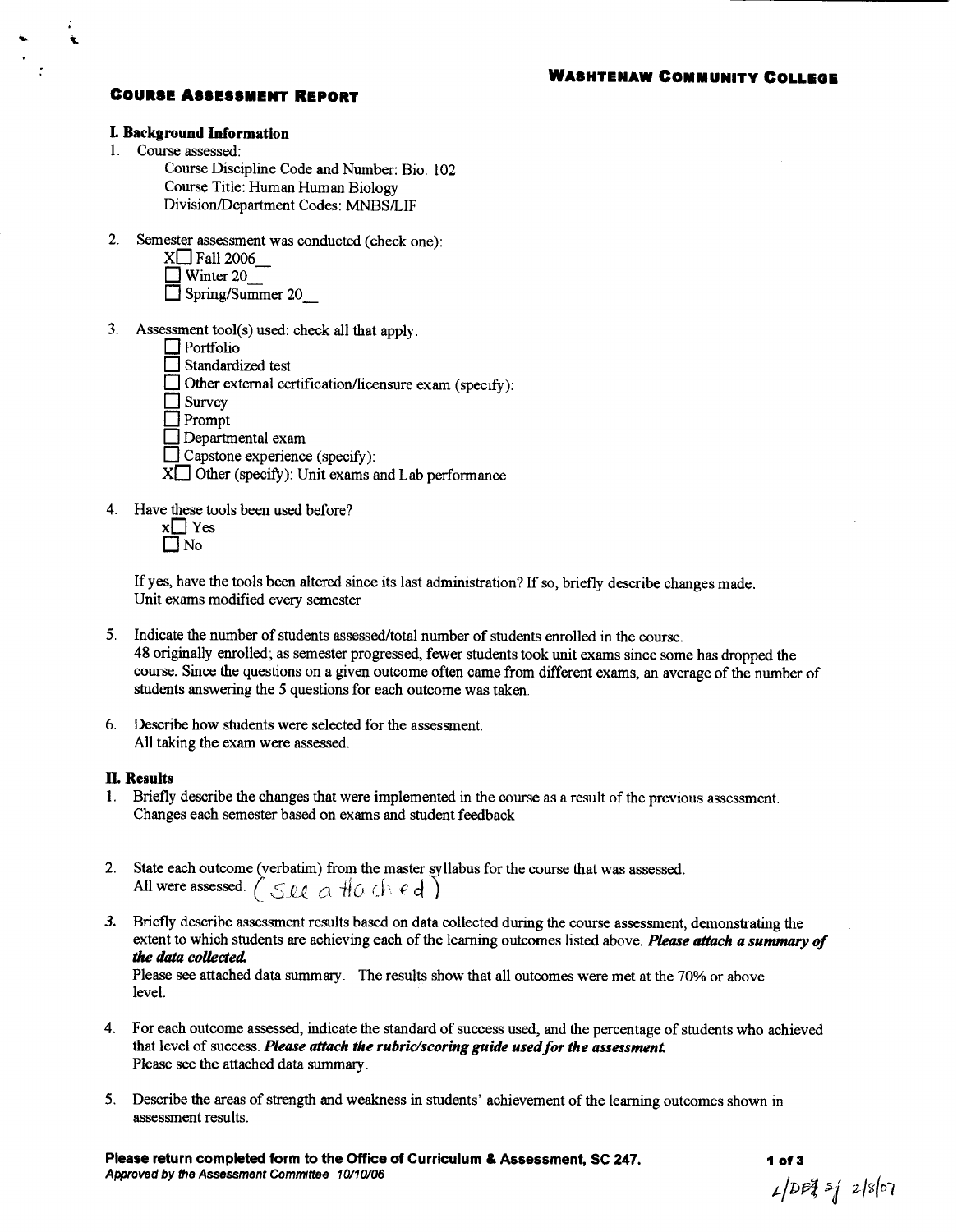$\hat{\mathbf{v}}_i$ 

Strengths: Students scored higher on questions requiring identification of terms or straight memorization.

Weaknesses: Students had more difficulty with conceptual questions, and those requiring the application of memorized material.

#### III. Changes influenced by assessment results

- 1. If weaknesses were found (see above) or students did not meet expectations, describe the action that will be taken to address these weaknesses. Case studies and more examples of the application of the material will be presented in lecture, to familiarize and stress the importance of critical thinking.
- 2. Identify intended changes that will be instituted based on results of this assessment activity (check all that apply). Please describe changes and give rationale for change.
	- a. <u>Outcomes/Assessments</u> on the Master Syllabus Change/rationale:
	- b.  $x \Box$  Objectives/Evaluation on the Master Syllabus Change/rationale: Restate some objectives to stress critical thinking and to require students to explain and apply course concepts more in line with assessment questions.
	- c.  $\Box$  Course pre-requisites on the Master Syllabus Change/rationale:
	- d.  $\Box$  1<sup>st</sup> Day Handouts Change/rationale:
	- $e. x \Box$  Course assignments Change/rationale: Give more study questions dealing with case studies and applications of the facts they have learned.
	- $f.$  Course materials (check all that apply)  $\Box$  Textbook
		- $x \Box$  Handouts Modify objectives as stated above.  $\Box$  Other:
	- $g \Box$  Instructional methods Change/rationale: Do more step-by-step analyses of real-life situations with students.
	- h.  $\Box$  Individual lessons & activities Change/rationale:
- 3. What is the timeline for implementing these actions? Winter, 2007 semester

#### **IV.** Future plans

- 1. Describe the extent to which the assessment tools used were effective in measuring student achievement of learning outcomes for this course. The assessment results suggested putting more emphasis on critical thinking, an important component of all the outcomes for this course.
- 2. If the assessment tools were not effective, describe the changes that will be made for future assessments.
- 3. Which outcomes from the master syllabus have been addressed in this report? All x Selected
	- If "All", provide the report date for the next full review: \_\_Assess Fall term, 2009

If "Selected", provide the report date for remaining outcomes: